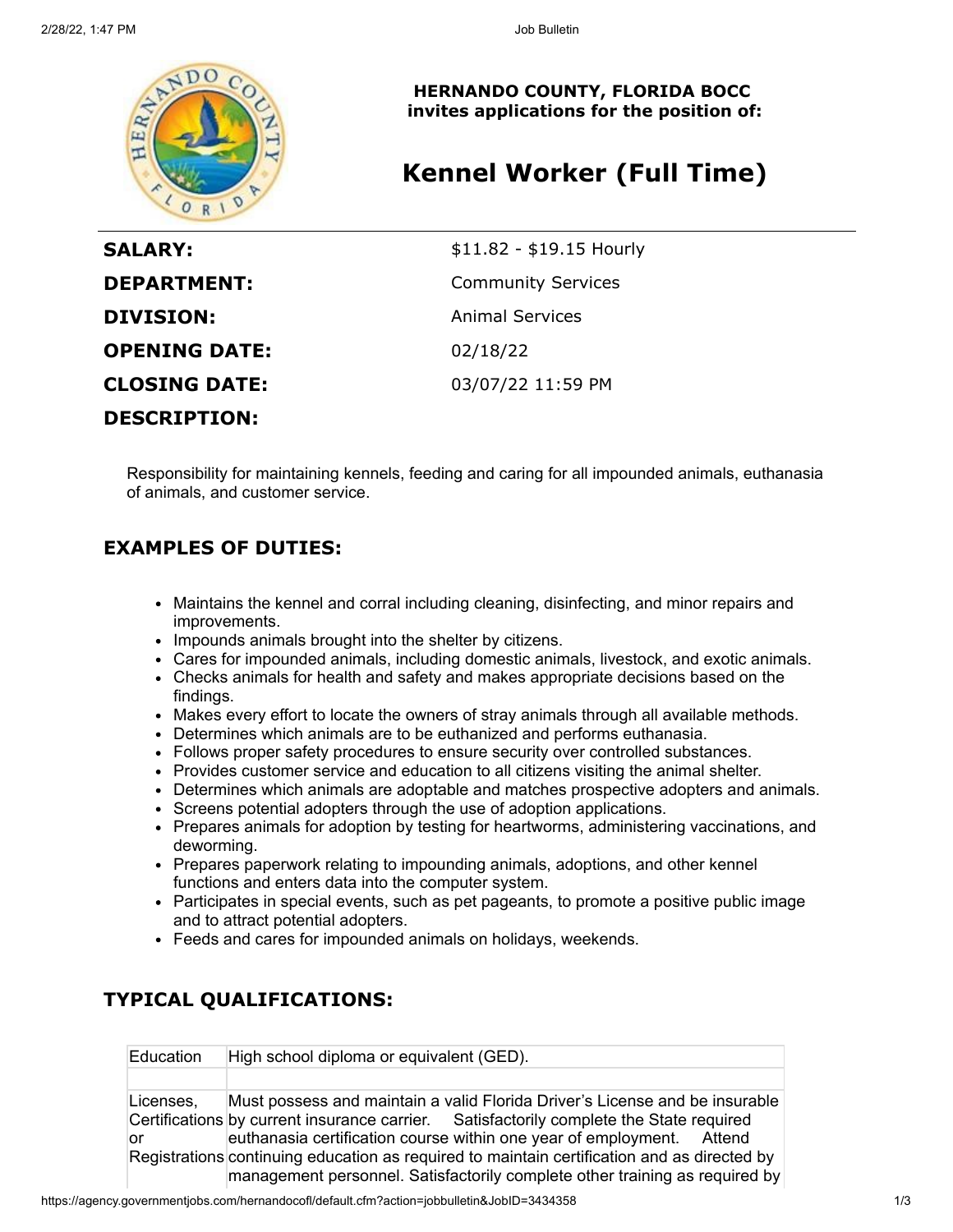management. This position is subject to Rabies Pre-exposure Vaccine and the Hepatitis B Vaccine when necessary.

### **SUPPLEMENTAL INFORMATION:**

Pay Grade: 205 Bargaining Unit: Teamsters Local 79

APPLICATIONS MAY BE FILED ONLINE AT: <https://www.hernandocounty.us/home>

15470 Flight Path Drive Brooksville, FL 34604 (352) 754-4817

Position #13743 KENNEL WORKER (FULL TIME) KD

[kdale@co.hernando.fl.us](mailto:kdale@co.hernando.fl.us)

#### **Kennel Worker (Full Time) Supplemental Questionnaire**

- \* 1. What is your highest level of education?
	- $\Box$  High School Diploma or GED
	- $\square$  Associates
	- $\Box$  Bachelors Degree
	- **J** Masters Degree
	- Doctorate
	- $\Box$  Technical School
- \* 2. Do you have knowledge of animal care and illnesses?
	- $\Box$  Yes  $\Box$  No
- \* 3. Do you have knowledge of animal handling equipment?
	- $\Box$  Yes  $\Box$  No
- \* 4. Do you have knowledge of the safety and sanitation procedures concerning the equipment used for animal control?
	- $\Box$  Yes  $\Box$  No
- \* 5. Do you have the ability to deal with citizens in a professional and courteous manner?  $\Box$  Yes  $\Box$  No
- \* 6. Do you have the ability to deal with high stress situations and maintain emotional stability?  $\Box$  Yes  $\Box$  No
- \* 7. Are you willing to complete the State required Euthanasia certification course within one (1) year of employment?

 $\Box$  Yes  $\Box$  No